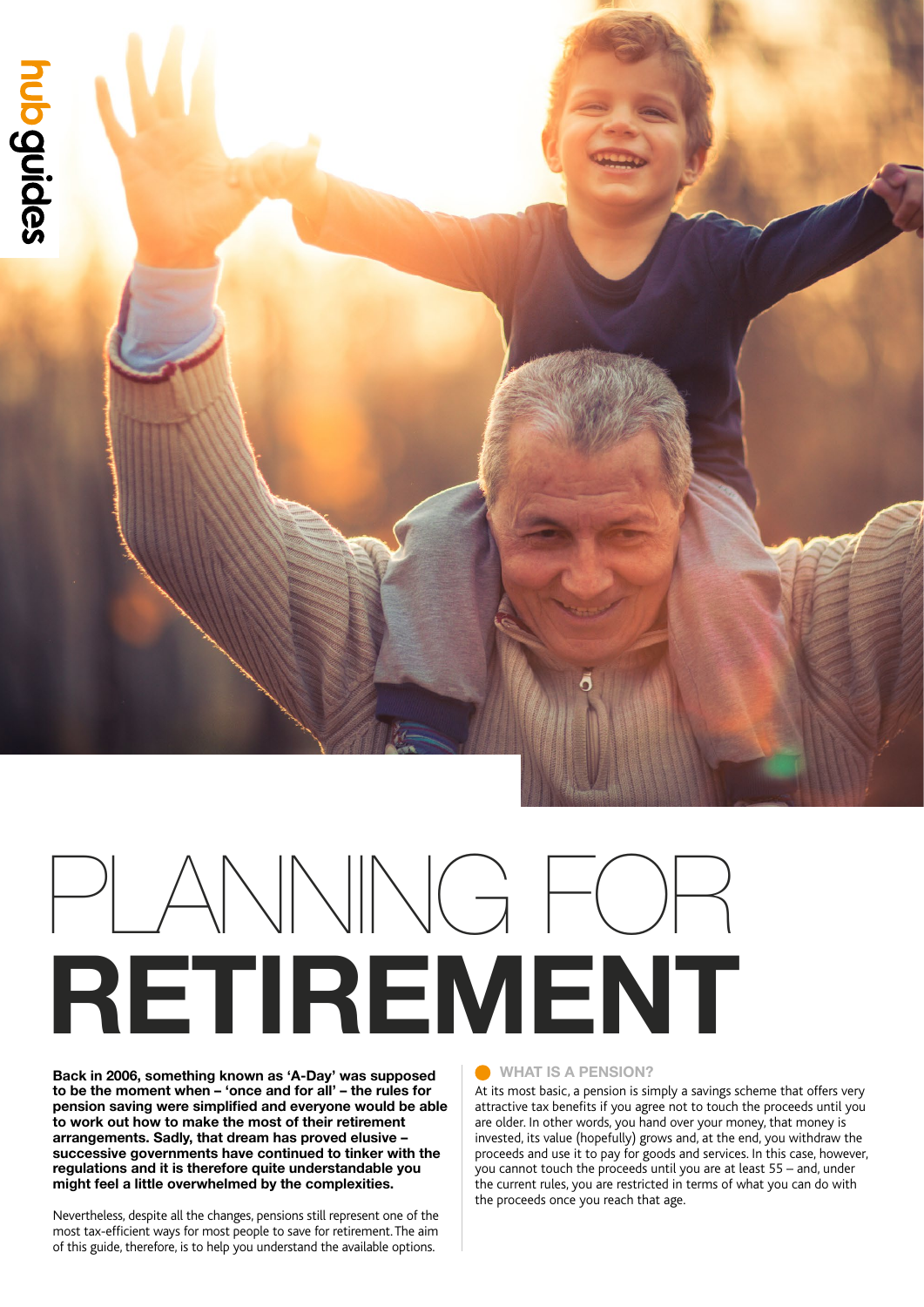

#### **"BECAUSE THE UK'S INCREASINGLY AGEING POPULATION MEANS THE GOVERNMENT IS FINDING IT HARDER AND HARDER TO MEET ITS STATE PENSION OBLIGATIONS, WE ARE BEING ENCOURAGED TO MAKE ADDITIONAL INVESTMENTS TOWARDS OUR OWN RETIREMENT."**



#### **C** THE STATE PENSION

The Basic State Pension officially came into being as part of the National Insurance Act of 1946 and is designed to provide a minimum amount of income during retirement. This year (2016/17), the basic state pension for a pensioner who reached state pensionable age before 6 April 2016 and who has met the minimum National Insurance (NI) contributions is £119.30. On top of this, if you contributed to the State Earnings-Related Pensions Scheme (SERPS) – or, more recently, to the State Second Pension (S2P) – you may also receive an earnings-related top-up to the state pension. The amount you receive depends on how much you earned and how much you contributed.

However, if you reached state pensionable age on or after 6 April 2016, you will qualify for the new "single-tier" state pension. This starts from £155.65 per week; however, you might receive more or less than this, depending on your National Insurance contributions. You can obtain a forecast for your state pension from the Department of Work & Pensions (DWP) at www.gov.uk/state-pension-statement.

However, the state pension alone will not facilitate a luxurious retirement. For this reason – and because the UK's increasingly ageing population means the Government is finding it harder and harder to meet even these levels of payment – we are being encouraged to make additional investments towards our own retirement.

#### **OCCUPATIONAL PENSIONS**

An occupational pension is a scheme set up and run for company employees, into which your employer may make some or all of the contributions on your behalf. These could be 'defined benefit' schemes (also known as 'final salary' schemes) in which the amount you receive depends on the number of years' service you gave to the company.

Alternatively – and these days more likely

– they will be 'defined contribution' schemes, in which you and/or your employer will make a fixed level of contribution and the final value will depend on how well (or badly) the underlying investments have performed. Thanks to volatile stock markets and additional regulation, the days of final salary pension schemes are generally considered to be all but over – apart from some lucky souls in the public sector or those with unchangeable employment contracts in the private sector.

#### **AUTO-ENROLMENT AND THE ADVENT OF 'NEST'**

Until recently, whether your employer offered a pension scheme – and, if they did, how much they contributed on your behalf – was entirely voluntary. However, from October 2012 , all employers became obliged to automatically enrol employees in a qualifying in-house pension scheme or in the National Employment Savings Trust (NEST). Moreover, employers have to make a minimum contribution, rising to at least 3% of your salary by 2018. In exchange, you will have to make contributions that will rise to 4% by 2018 and the Government, by way of tax relief, will contribute another 1%.

For individuals employed in smaller companies, this might represent their first opportunity to get involved in formal occupational pension planning. For larger companies, however, these minimum requirements might already have been exceeded. Indeed, if you decide to contribute more than the minimum, you might find your employer will match that higher amount. It is therefore worth checking your employers' pension provision and what they have done about auto-enrolment.

#### **PERSONAL PENSIONS**

Personal pensions are schemes organised by the individual for the benefit of the individual. It does not matter who you work for, how long you work for them or how much you earn - you decide how much to contribute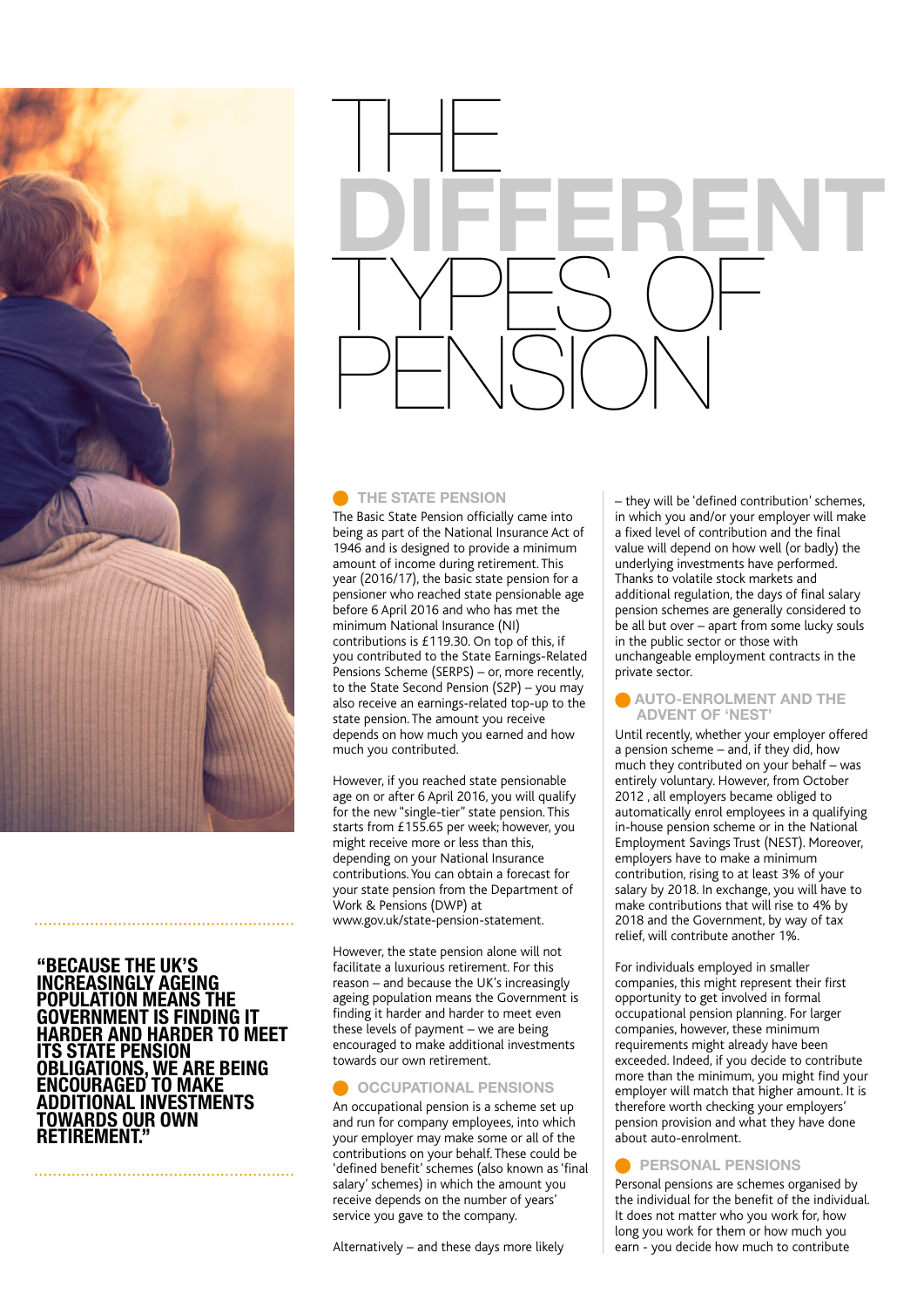

(subject to an annual contribution limit) and you decide where the money is invested. The more you put in, the more money you have to invest for your future – and the better your underlying investments perform, the higher that value will be.

There are three basic types of personal pension:

**Stakeholder pensions:** The simplest pensions, these are designed to encourage lower earners to save for their future. As they are subject to restrictions on charging, they can be a cheap and efficient way to start saving. Because of the cost limits, the range of investments might be restricted, as may some of the additional options, but you will usually find index tracker-type funds and multi-asset managed funds that will suit most people's basic needs.

**Individual personal pensions:** These pensions offer access to a range of different funds. They may have additional benefits that will make them easier for you to manage if you are looking for something beyond a basic managed or tracker fund, or to switch around

different types of investment. They are not subject to the same charging restrictions as stakeholder pensions, so the fund choice can be wider. They should suit most pension requirements for most people.

#### **Self-Invested Personal Pensions (SIPPs):**

These are the most sophisticated personal pensions and allow a huge amount of investment flexibility if you are very active in your investment allocation or adventurous in your choice. SIPPs allow investors to access funds, shares, bonds, gilts, property and cash – and occasionally more complex investments as well. They therefore allow you to build a portfolio specifically tailored to your needs and to make adjustments to that portfolio whenever and however you like.

As a result, compared with the other choices mentioned above, SIPPs have proved relatively expensive. In some cases, however, charges have reduced and a new generation of 'low-cost' SIPPS have emerged. These offer the same switching and management flexibility but do not offer quite the same level of access to the more esoteric investments.

However, as with any product in any industry, you pay for the bells and whistles. So, if you do not need them or do not have the time or experience to take proper advantage of them, you might be wasting your money by paying for such a product. As ever, if you are in doubt about anything, you should seek professional advice.

#### **BUILDING A PORTFOLIO**

Choosing a type of pension is important but the greatest impact on your long-term wealth will be the contributions you make and the underlying investments you choose. The choice of investments available within pensions has evolved since the days of traditional life office products with a selection of one or two balanced funds. Now, most pensions offer a sufficiently broad choice of investments for you to build a truly individual portfolio.